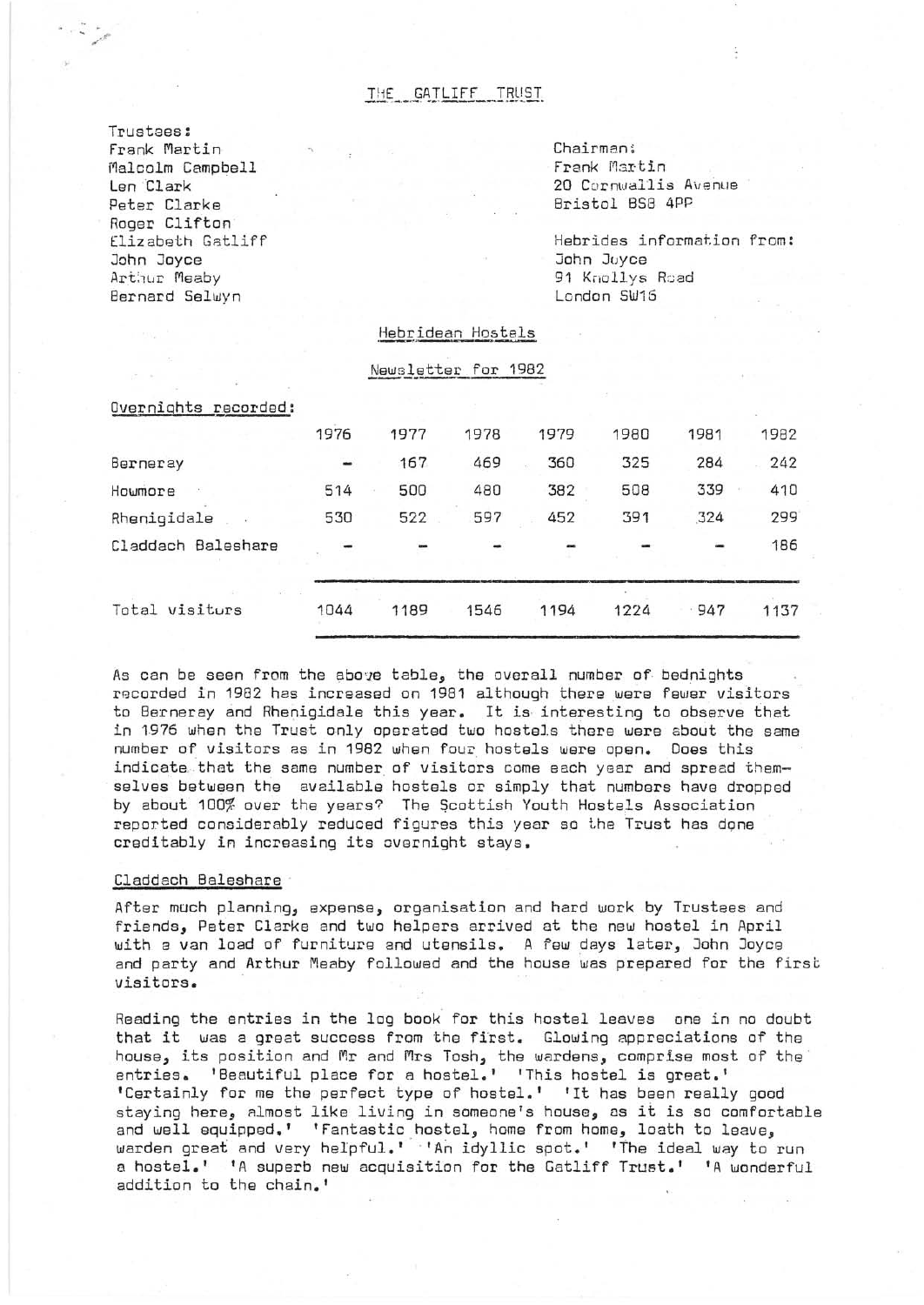Sadly, the Trust was served with a Notice to Quit this 'idyllic spot' and had to leave by the end of September 1982. This shattering blow was magnificently mitigated by Mr and Mrs Tosh offering their thatched cottage to the Trust for use as a hostel. So there will be a hostel at Claddach Baleshare (GR 803628) this summer, only in a-different house. 8e sure to pay it a visit!

#### **Berneray**

The island and people of Berneray continue to be held in great affection and esteem by hostellers, who constantly refer to the beauty of the place and the friendliness of the people. This summer the hostel roof was rethatched. Lachlainn MacPhail describes the work: 'We watched interestedly and talked at great length about island life while they 'pulled' the marram grass used for the skilful thatching process. (The hostel much needed this covering.) This 'pulling' process involved picking up a bundle of stems and pulling it apart making five sheafs and putting these together lengthwise, this being repeated two or three times to obtain a nice even sheaf. The sheafs were tied in bundles and stacked against the hostel wall ready for the actual thatching and praying that it didn't rain overnight.' Unfortunately, the description ends there and does not detail the rest of the operation. We can report that despite this, the much needed work was completed.

The big event in Berneray within the next few weeks will be the commencement of the vehicle ferry service. The ferry is built and ready but the terminals are not yet complete. The service to Harris from North uist will operate as before.

## Howmore

Howmore, also, was rethatched during 1982 and now looks very trim". It had a large number of visitors this year and the literary output in its logbook constitutes more reading than the total of the other three logs! On 27 May there is an unsigned entry, probably by G or J Lomas which reads as follows: 'First stay at a Gatliff Trust hostel after 46 years membership of YHA. It takes us back to the early years. If only every hosteller would do their share and realise that simple need not mean dirty and untidy this type of hostel would bea much more viable proposition in other parts of Britain; filling a great need. Sincere appreciation of this one and of the efforts of Mrs MacSween.'

An interesting memory is recorded by Gustaf von Sivers: 'Iain the warden's nephew used to bring water to an old woman who used to live here. When he shared our lunch today it was the first time in twenty years he had had a meal in this building.'

There are a number of useful tips in this log, for example how to gather cockles at the South Ford: 'Scrape away the top inch or so of sand with a slate, stick, knife, bit of wood or anything and you will find lots of cockles (white shells in two halves) one or two per square foot or even more. You need plastic bags or dher containers and have to collect a lot because there is not much eating when you get rid of the shells. Boil them in ordinary water for fifteen minutes. You can eat them then or take them out of the shells and fry them first.'

Ian Hawthorn gives an illustrated account of how to make and operate a sort of sledge for carrying drift wood along the beach. Anyone wanting to gather wood should refer to page 19 of the Howmore log! Kevin Donnelly describes the view from the top of Ben More: 'This is what you see: st Kilda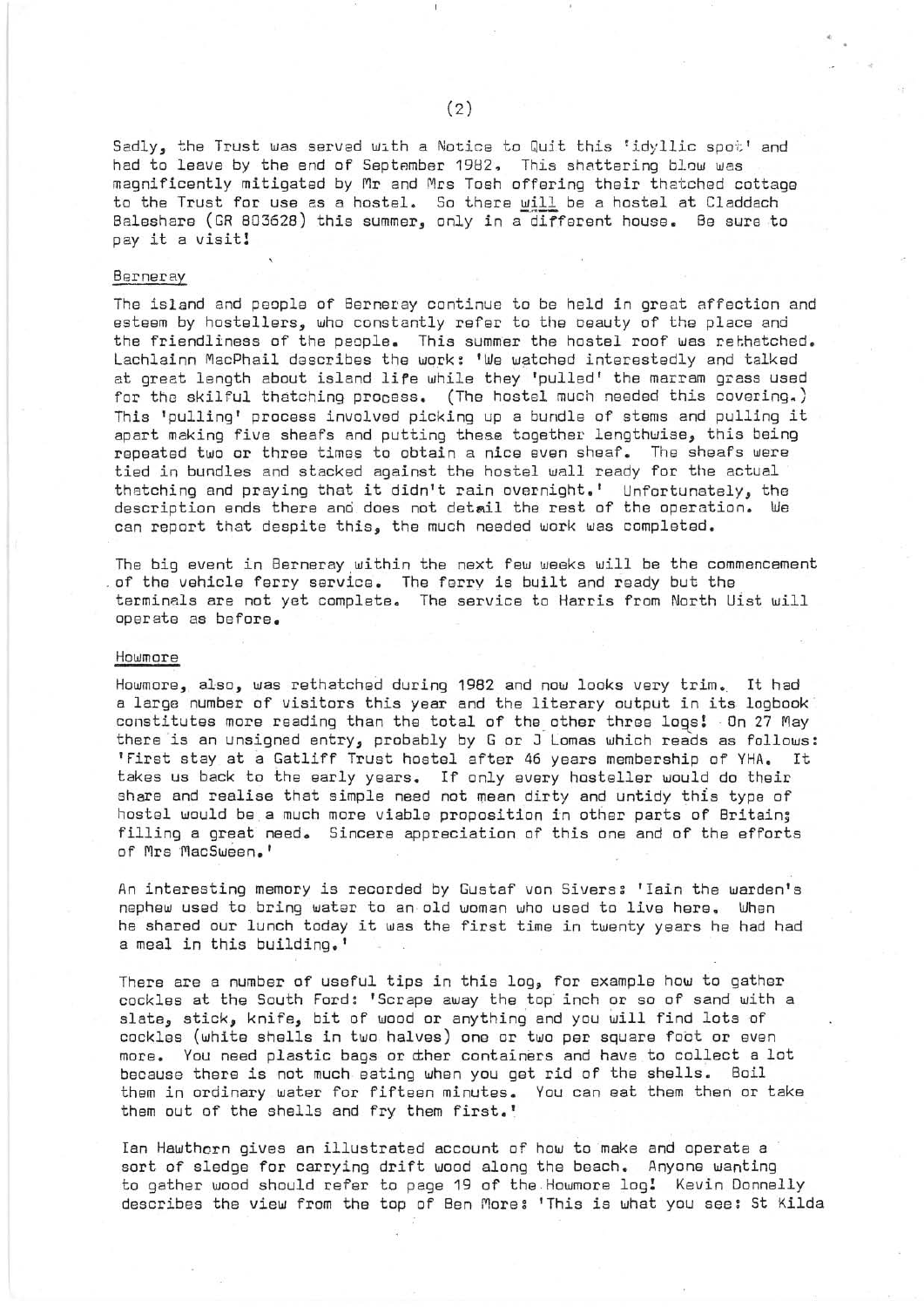(very prominent on the horizon even from the top), Benbecula looking  $very$ </u> flat with lots of water, the Harris hills. The hostels at Claddach Baleshare and on Berneray (through binoculars), the Waternish peninsula on Skye with big sea cliffs and caves, the Cuillins on Skye (finally clear of cloud at the end of the day, Sgurr nan Gillean, Corrie Lagan, Inaccessible Pinnacle, Cioch, etc). Fishing boats in the Minch (you could see people on them through binoculars and hear when they started their engine). Sgur na Ciche at the head of Loch Nevis, Rhum looking a magic island all day, Canna, Eigg, Muck, Ardnamurchan, Ben More on Mull, Coll, Tiree, Barra, Sandray. The view of Loch Eynort when you reach the top of Beinn Mhor is enough to make you falloff the summit ridge. Glen Hellisdale looks spectacular and remote. Signs of lots of cultivatiori in the past in Glen Uisinish. On the way down you can watch the Monach Islands move on to the horizon and St Kilda sink beneath the sea.'

#### Rhenigidale

The remoteness and difficulty of access to this village continue to impress visitors to the hostel there and most, of the entries comment or reflect on these features. In particular Gavin Kay writes: 'Magnificent views from the top (of Toddun) - one realises again just how much of Harris is water, and how glaciated it is. Saw three golden eagles - first a pair glided in, did a short tumble dive, and flew off. The third made a long gliding circuit of the mountain, then came in to land. Only in the Himalayas have I seen eagles. Come to think of it, only in the Himalayas have I walked into villages as remote as this one!'

Remoteness has its problems, of course, as Ros Ravell discovered. Kevin Donnelly reports: 'Ros Ravell has managed to badly sprain her ankle while eating a Mars bar on the flattest part of the track on the way out, and is now consultant oracle in a tent at the start of the path, complete with a new set of crutches from Stornoway hospital.'

Many mentions of flora and fauna are made at Rhenigidale this year and most visitors seem to have glimpsed eagles on Toddun and some saw otters near the cave at the mouth of Loch Seaforth. Robert Payne of Aberystwyth did not see eagles but he did compile a list of no less than 24 plants/trees and 16 different birds which he personally observed. Perhaps most fortunate of all observers was Chris ? in April: 'I think I saw the most spectacular northern light performance ever.'

At the time of writing this newsletter the long sought Rhenigidale road is in the news again, a local paper having suggested that the product of a 1p rate should be committed to starting the project. Some councillors have expressed interest. We shall see **•••••** 

# The future

The Gatliff Trust looke forward to a busy and constructive year in 1983. It is planned to proceed with negotiations for the acquisition of a building for a further hostel in North Uist and it will be necessary to raise funds to provide for this and other improvements and repairs to buildings.

While the Uists and Harris are now excellently provided with hostels, Lewis and Barra are barren of such accommodation. Should anyone be aware of a suitable building in these islands please contact one of the Trustees at once!